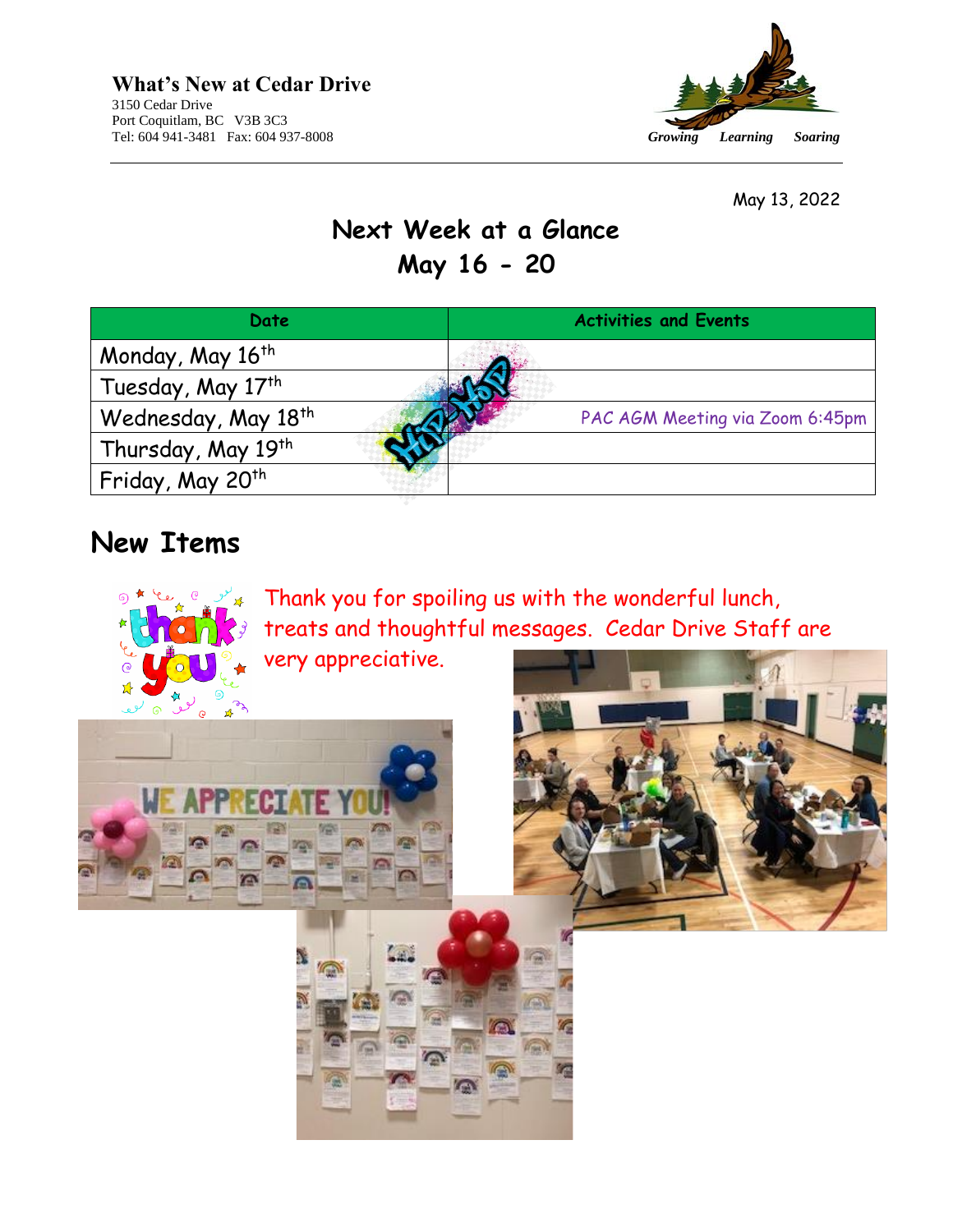## **REMINDERS**



Hip Hop is all this week. If you haven't paid for Hip Hop please do so right away. [https://sd43.schoolcashonline.com](https://sd43.schoolcashonline.com/)

# **Messages from the PAC and Grade 5 Committee**

**Cedar Drive PAC Exec Meeting Agenda** Wednesday, May 18th, 2022

- Call meeting to order 1.
- $2.$ **Treasurer's Report**
- 3. **DPAC**
- Grade 5 Committee 4.
- 5. **Fundraisers**
- 6. **Staff Appreciation**
- 7. Cedar Picnic
- 8. Elections
- New business 9
- 10. **Principal's Report**

### **PAC AGM Meeting**

#### PAC AGM

Our very last General Meeting of the year is also our AGM. Scheduled for Wednesday, May 18 at 6:45 pm, via teams. We will be wrapping up General business as well as voting in the 2022/2023 PAC executive. All parents and caregivers are welcome. Meeting link to come later.

#### **Cobs Bread on Oxford - Mention Cedar Drive!**



Just a reminder that when you mention Cedar Drive at Cobs Bread on the Oxford Connector, they'll donate 5% to our grade 5s!



#### **Bottle Returns**

When you return your bottles to the bottle depot on Kingsway, use the school phone number (604-941-3481) to donate the deposit to the grade 5 year-end activities. They now have a "Drop off Scan" feature so make sure to scan each of your bag labels when you drop them off. The scanner is below the drop-off window. Thanks for your support!

### Have a wonderful weekend!